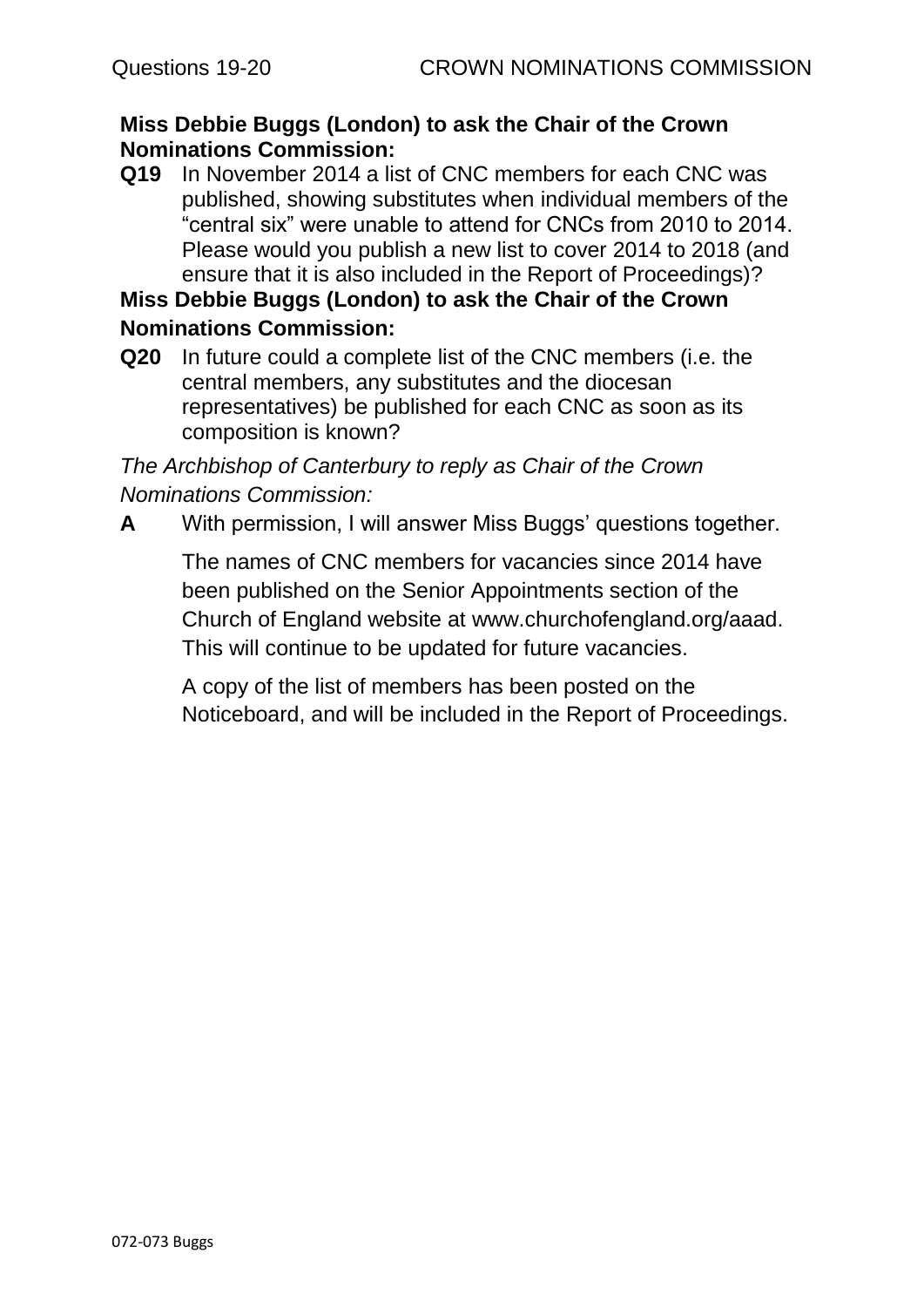### **Membership of the Crown Nominations Commission from January 2014**

Revd Simon Cawdell **Reverling Canada Exercise** The Bishop of Newcastle *(standing in for the Archbishop of York)* **Revd John Dunnett Mrs April Alexander** Mrs 2011 Mr Paul Hancock Mr Paul Hancock Revd Canon Robert Cotton **John Booth** *(standing in for Aiden Hargreaves-Smith)* Mrs Penny Evans **Mraiden Hargreaves-Smith** Revd Canon Malcolm Bradshaw Mrs Linda Jones **Mraiden Hargreaves-Smith** 

Hereford Europe Liverpool Guildford The Archbishop of Canterbury\* The Archbishop of Canterbury\* The Archbishop of York\* The Archbishop of Canterbury\* The Archbishop of York The Bishop of London The Bishop of Birmingham *(standing in for the Archbishop of Canterbury)* **Mrs April Alexander Mrs April Alexander** The Archbishop of Lokoja **Mrs April Alexander Mrs April Alexander Mrs April Alexander** 

**Revd John Dunnett** Mr Mike Bishop

## **2014**

The Archbishop of York

**Mr Philip Giddings** *(standing in for Miss Jane Patterson)* **Mr Aiden Hargreaves-Smith Ven Patrick Curran Very Revd Andrew Nunn** Mr Keith Malcouronne

Dr Martin Elcock

### **Aiden Hargreaves-Smith Revd John Dunnett**

Revd Claire Lording **Revart Claire Lording Reverse Reverse Reverse Reverse Reverse Reverse Reverse Reverse Reverse Reverse Reverse Reverse Reverse Reverse Reverse Reverse Reverse Reverse Reverse Reverse Reverse Reverse Rev** Mrs Rosemary Lording **Mrs Anne Martin** Mr David Fieldsend **Miss Jane Patterson** Miss Jane Patterson Mrs Anne Martin **Revd Dr Judith Maltby Canon Debbie Flach Revd Canon Pete Canon Pete Spiers Revd Canon Pete Spiers Revd Andrew Nunn Ven Christine Hardman** *(standing in for Revd Dr Judith Maltby)* Very Revd Michael Tavinor **Mrs Angela Mirani Mrs Angela Mirani** Mrs Maggie Swinson Mrs Maggie Swinson Revd Debbie Sellin Ms Caroline Boddington **Very Revd Andrew Nunn** Ms Caroline Boddington Ms Caroline Boddington Ms Caroline Boddington Mrs Edward Chaplain **Miss Jane Patterson** Mr Edward Chaplin Mr Edward Chaplin Ms Caroline Boddington Rt Revd Peter Price

The Archbishop of Canterbury\* The Archbishop of York\* The Bishop of Carlisle *(standing in for the Archbishop of York)* Revd Canon Jonathan Alderton-Ford **Mrs April Alexander** Canon Tim Allen Canon Michael Arlington Mrs Margaret Condick **Reverling Condicts** Revd Amanda Digman Revd Andrew Dotchin **Revd John Dunnett Revd Canon Perran Gay** *(standing in for Very Revd Andrew Nunn)* **Revd Dr Judith Maltby Mr Aiden Hargreaves-Smith Dr Richard Mantle** *(standing in for Aiden Hargreaves-Smith)* **Ms Christina Rees** *(standing in for April Alexander)* **Miss Jane Patterson Miss Jane Patterson Revd Philip Plyming** Ven David Picken Very Revd Dr Frances Ward Mr Colin Slater Canon Michael Wilde **Reverlies Canon Phil Williams** Ms Caroline Boddington Ms Caroline Boddington Mrs Edward Chaplain **Mrs Edward Chaplain** 

Mr David Coulston Revd Canon Bob Lewis Revd Dr Peter Harwood

### **Very Revd Andrew Nunn**

St Edmundsbury & Ipswich St Edmundsbury & Ipswich

**Revd Mark Steadman** *(standing in for Revd Dr Judith Maltby)*

**Miss Jane Patterson**

**Revd Canon Dr Judith Maltby Very Revd Peter Bradley**  *(standing in for Very Revd Andrew Nunn)* Canon Dr Tudor Griffiths **Very Revd Andrew Nunn** Ms Prudence Dailey Museum Ms Prudence Dailey **Mr Aiden Hargreaves-Smith** 

Revd Canon Richard Mitchell **Mr Aiden Hargreaves-Smith Very Revd Andrew Nunn Revd Canon John Sinclair Mr Aiden Hargreaves-Smith Very Revd Andrew Nunn Very Revd Andrew Nunn** Canon Roger Styring **Revd Canon Dr Judith Maltby Miss Jane Patterson** Ven Robert Springett Revd Canon Dr Dagmar Winter **Miss Jane Patterson** Revd James Shakespeare Prof Jennifer Tann Canon Carol Wolstenholme Canon Carol Wolstenholme Dr Anna Thomas-Betts Prof David Wilson Prof David Wilson Ms Caroline Boddington Ms Caroline Boddington Ms Caroline Boddington Ms Caroline Boddington Ms Caroline Boddington

The Bishop of Rochester *(standing in for the Archbishop of Canterbury)*

Mr Nick Harding

**Revd Dr Judith Maltby**

**Very Revd Andrew Nunn**

The Archbishop of Canterbury\* The Archbishop of York\* The Archbishop of Canterbury\* The Archbishop of Canterbury\* The Archbishop of Canterbury\* The Archbishop of York The Bishop of Lambeth *(standing in for the Archbishop of Canterbury)* Mrs Corinne Aldis **Revd John Dunnett Mrs April Alexander Mrs April Alexander Mrs April Alexander Mr Aiden Hargreaves-Smith** Lord Ian Blair **Mr Andrew Mr Chrispal Anand Revd John Dunnett** Canon Sue Hart Canon Sue Hart Revd Sue Booys New Sue Boots Mrs Anne Bloor

# **2015**

Gloucester Newcastle Oxford Leciester

The Archbishop of York The Archbishop of York

**Dr Philip Giddings** *(standing in for Ms Jane Patterson)*

**Revd John Dunnett**

Dr Philip Giddings **Reverling** Revd John McGinley

**Mr Aiden Hargreaves-Smith Miss Jane Patterson Revd John Dunnett Revd Canon Dr Judith Maltby Revd Dr Judith Maltby Mrs Christina Rees** *(standing in for Mrs April Alexander)* Mr Ian Marsh Ven Dr Peter Robinson Ven Martin Gorick Very Revd David Monteith

Mr Richard Tilbrook *(standing in for Mr Edward Chaplin)*

Mr Edward Chaplin Mr Edward Chaplin Mr Edward Chaplin

\* indicates Chair of the CNC

**bold** indicates CNC Central Member

^ The Central Members elected in 2017 served from the CNC for London